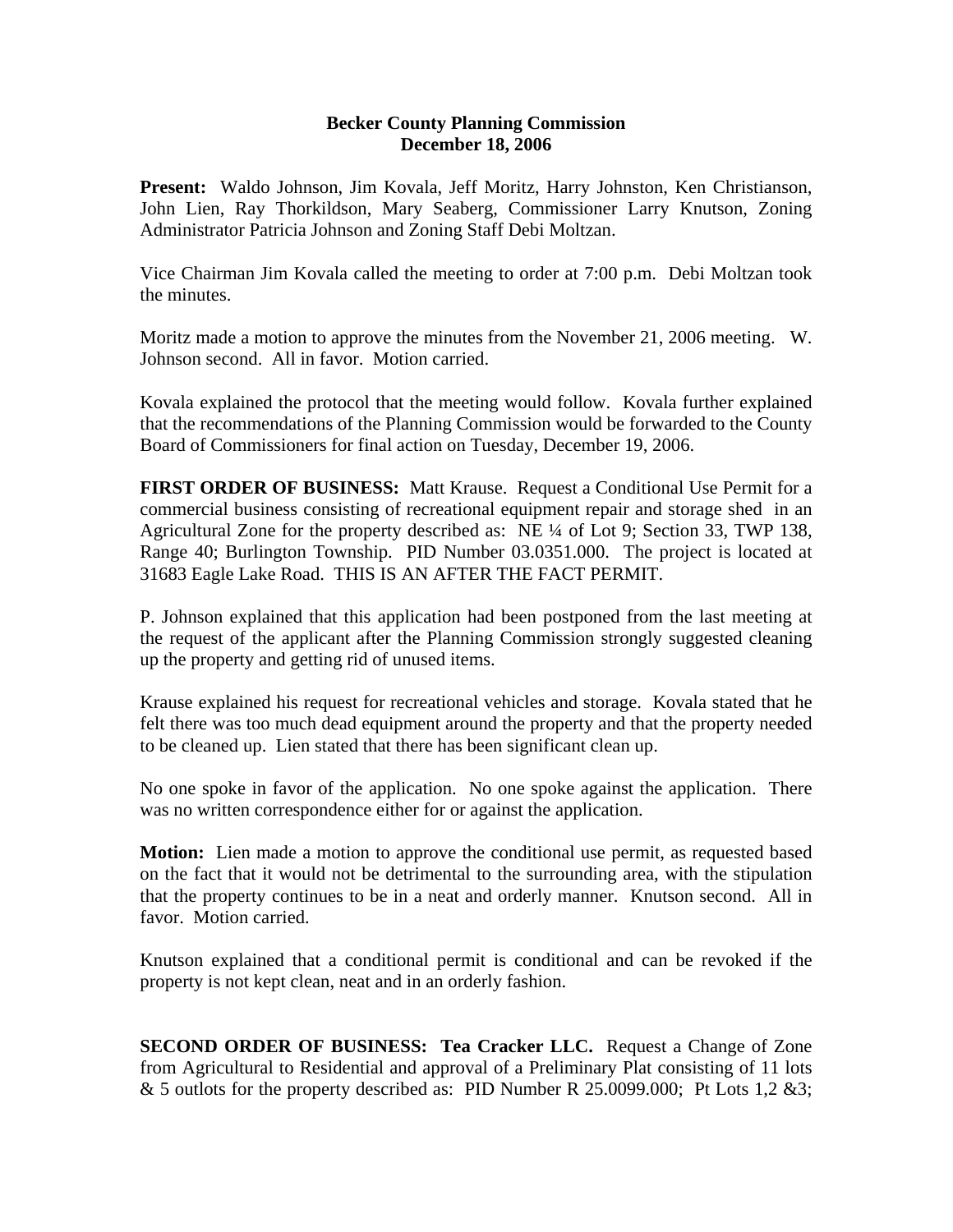Pt NW 1/4 SW 1/4 & Pt SE 1/4 NW 1/4, Section 30, TWP 141, Range 38; Round Lake Township. The project is located on South Ice Cracking Road on Ice Cracking Lake.

Brant Beeson, Attorney, explained the application to the Board. The request is for 11 lots and 5 outlots. The request meets or exceeds the requirements of a natural environment lake. Outlot E would be donated to the US Fish and Wildlife Service, Tamarac National Wildlife Refuge. There would be shared docking accesses and a 33 ft road corridor to minimize the impact on the land. A conservation easement, 25 ft deep, would be placed along the entire shoreline, except designated docking areas. The Environmental Review Technical Panel has reviewed the proposal. An EAW was done and the County Board of Commissioners felt that an EIS was not necessary. If development is prohibited, it is the same as taking the land.

Kovala questioned if this developer was the same developer as Ice Cracking Cove because it was his understanding at the time that Ice Cracking Cove was developed, that there would not be further development in this area. If this had been known, the Boards would have looked at Ice Cracking Cove in a different manner. Christianson stated that the proposed road did not meet the specifications of the Subdivision Ordinance.

Scott Walz, surveyor, further explained the application to the Board. After the second meeting with the Tech Panel, the developer compromised and made a smaller road to lessen impact. Christianson questioned where the road profile was. Walz stated that the road profile was submitted with the Ice Cracking Cove development.

|                                        | Larry Nygard, developer, explained the evolution of the plat and the EAW process. The |  |
|----------------------------------------|---------------------------------------------------------------------------------------|--|
| following 7 items have been addressed: |                                                                                       |  |
| Recommendation                         | Plat Chanca                                                                           |  |

| Recommendation                  | <b>Plat Change</b>                                                                                                                    |
|---------------------------------|---------------------------------------------------------------------------------------------------------------------------------------|
| Cluster development on lots 1-5 | Reduce road right of way, concentrate lake access<br>points, remove lake access on Lot 1, only one boat<br>launch                     |
| Enforceable restrictions        | Establish setbacks, no wake zones, non-motorized<br>boat use only, establish boat route near island                                   |
| Endangered species              | Coordinate construction activities to minimize<br>impact                                                                              |
| Lake access                     | Limit access to 5 locations totaling 340 ft on 3949<br>total ft of shoreline, no lake access on Lot 1                                 |
| Motorized restrictions          | Becker County surface water ordinance, limiting<br>motor use to electric motors only                                                  |
| Landowner awareness             | Develop jointly with the US Dept of Interior<br>and Becker County a handout describing the access<br>restrictions on Tea Cracker Lake |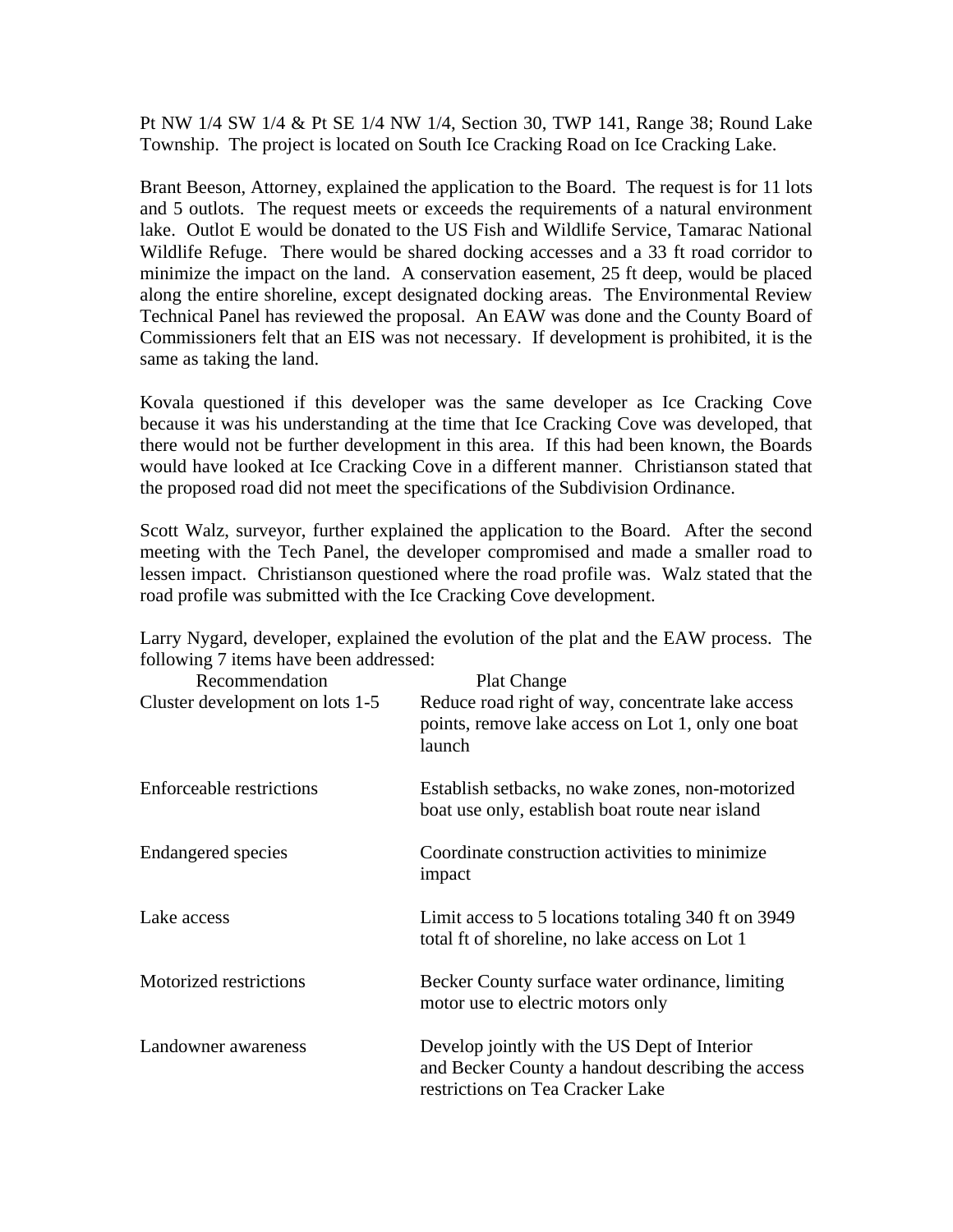| Lot conversion from develop-    | Deed Outlot E to US Dept of Interior along with a |
|---------------------------------|---------------------------------------------------|
| ment to conservation Lots 10-11 | 25 ft conservation easement which runs along the  |
|                                 | Shoreline                                         |

These changes have been drawn on the preliminary plat submitted. There will be a total of 340 ft of docking area on 18,000 feet of shoreline. There will be one boat access for everyone to use for boat launching. Buoys near the island to protect the island.

## Speaking in favor of the application:

Thomas Frank, biology teacher, felt this proposal would protect the lake; everyone should enjoy pristine areas; the proposal protects the wild rice areas.

## Speaking against the application:

John Postovit – COLA and ERTP Panel – EAW sets out basic facts of a development and an EAW is reviewed by experts. However, the changes on the preliminary plat were not on the table during the EAW review process. The conclusion of the committee was that irrevocable damage would be done to the environment. If this project is approved, it will show that the natural resources of Becker County can be exploited. This project is not in harmony with the land use.

Ruth Bergquist – Tamarac Refuge is an economic asset to the community, 11 lake homes will make the lake loose its pristine character. Christianson questioned Bergquist if she was against any development on this lake or just this development. Bergquist felt that no development should take place on this lake; development would make the lake loose its wilderness.

Mike Swan – Director of Land Resources, White Earth Indian Reservation – restricting accesses to the lake will not work; these restrictions do not apply to tribal members; wild rice was not addressed in the EAW, mentioned, but not addressed; State law stats that wild rice beds cannot be disturbed or destroyed; White Earth Reservation stocks Tea Cracker Lake with walleyes; The Tribe and County should work together on these issues; the EAW does not address the property which lies within the Indian Reservation.

Barbara Boyle Tamarac Wildlife Refuge manager – Refuge was established in 1938 as a sanctuary for wildlife; Tea Cracker Lake lies partially within the boundaries of the Refuge; this is a wilderness lake and the vegetation does not allow for recreational use; the Refuge has an agreement with the Reservation to preserve the wild rice beds; from her conversations with the Township, the Township is concerned about the proposed road. Christianson questioned if there was limited access to the lake. Boyle stated that there are limited activities in the summer due to the wild rice but open to winter activity.

Leonard Bergquist – when you read about project does it should make sense, this project does not make sense.

Kathryn Warren – White Earth Tribal Office – Becker County has not requested prior Tribal input or interests that the Reservation has with this development; this land is not suitable for development.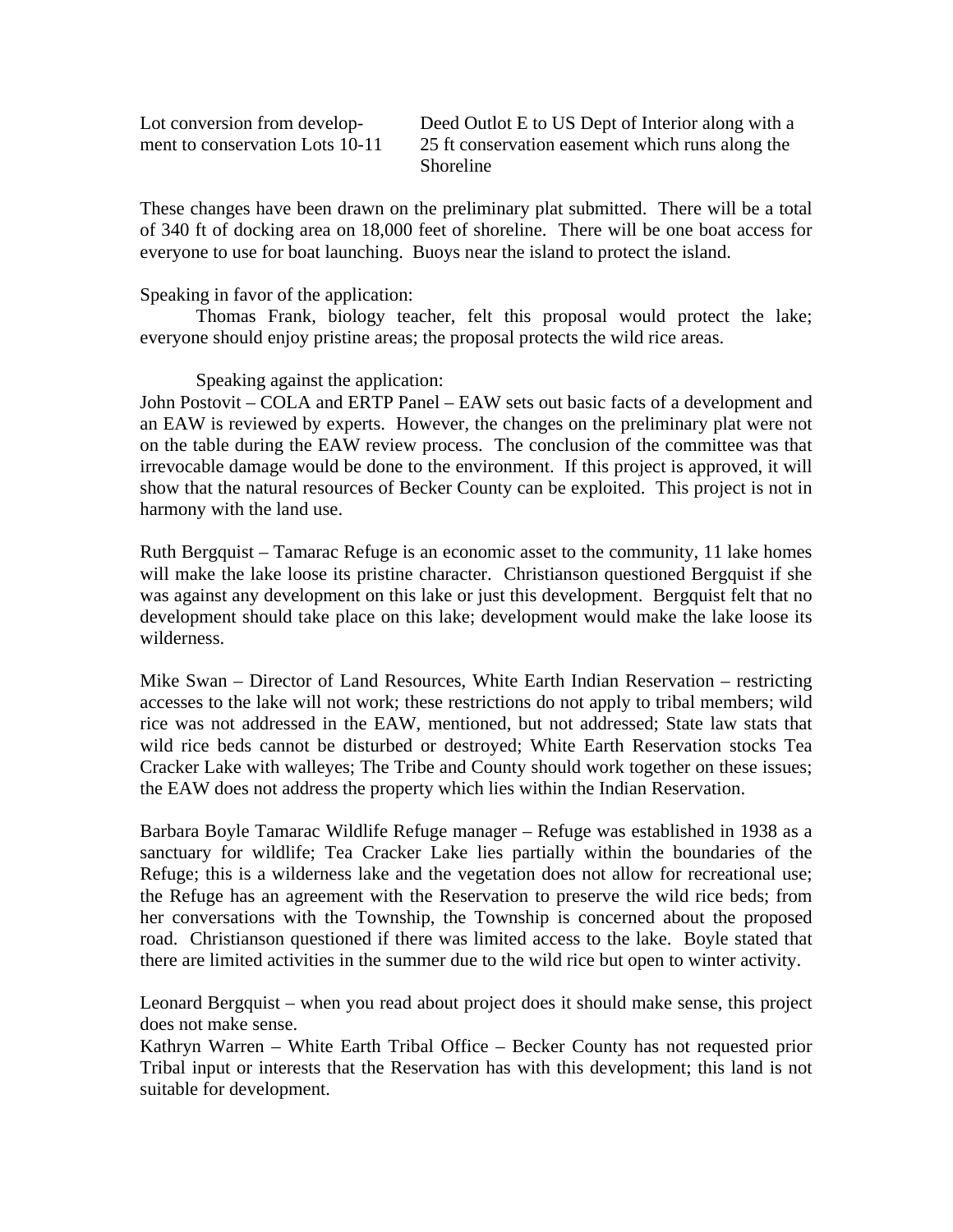Knutson questioned if there were burial grounds in this area. Warren stated that some bone fragments have been found, but no intensive research has been done. Swan stated that there have been battle fields between Lakota and Chippewa in this area, fighting over the wild rice beds, but the exact burial sites are not know. Warren stated that a message must be sent now to keep this area from being swallowed up by development.

Donna Dustin – Izaak Walton League – the County is unwilling to use the comprehensive plan to make decisions and protect the natural resources; approval of the project will destroy integrity of the EAW process; development destroys pristine areas whether it is intended or not.

Kay Grignon – Round/Ice Cracking Lake Association – a pristine lake is in a near wilderness setting; once broken, it cannot be fixed; this area is not suitable to recreation; she then referred to a 12/13/06 letter in the area newspaper which stated that it was the responsibility of County to make sure developments meet the requirements of the Becker County Zoning Ordinance and comprehensive plan.

Henry Van Offlen, Minnesota Center for Environmental Advocacy – questioned why Ice Cracking Cove was not reviewed before hand and felt there were four key reasons for denial: this area of Becker County is unique and contains significant natural resource features; the plat does not meet some of the purposes of the Ordinance, specifically land suitability; the proposed plat is inconsistent with the comprehensive plan; no reasonable or prudent alternatives have been considered for this development.

Wm Henke – Izaak Walton League and private citizen – the purpose of Planning Commission should be proactive not reactive; lakes like Tea Cracker should be protected. Christianson questioned if Henke was opposed to this development on Tea Cracker or all development on Tea Cracker. Henke stated that nothing should be developed on Tea Cracker Lake.

Winona LaDuke – White Earth Land Recovery Project and resident – this is a chance to do something right and not get into a situation that will loose something pristine; our area still has good quality water that must be protected; she is opposed to privatizing natural resources.

Bob Merritt – Department of Natural Resources, area hydrologist – EAW missed several important aspects; the lake is mostly a wild rice bed; a migration area for several types of wildlife; development would destroy the wild rice bed and stop the animal migration; there is very little development in this area, being surrounded by tree farming and logging, forests and important waterfowl areas; Becker County has lost 90% of the Western wetlands and now the woodlands are being attached; the DNR asked for an EIS; there are alternatives to this project without completely destroying the area; the DNR strongly suggested a MURD; a MURD may not give the developers the money they want, but it is not our jobs; MN law, Environmental Policy Act provides guidelines for making decisions; this is not an issue of "not in my back yard" there are justifiable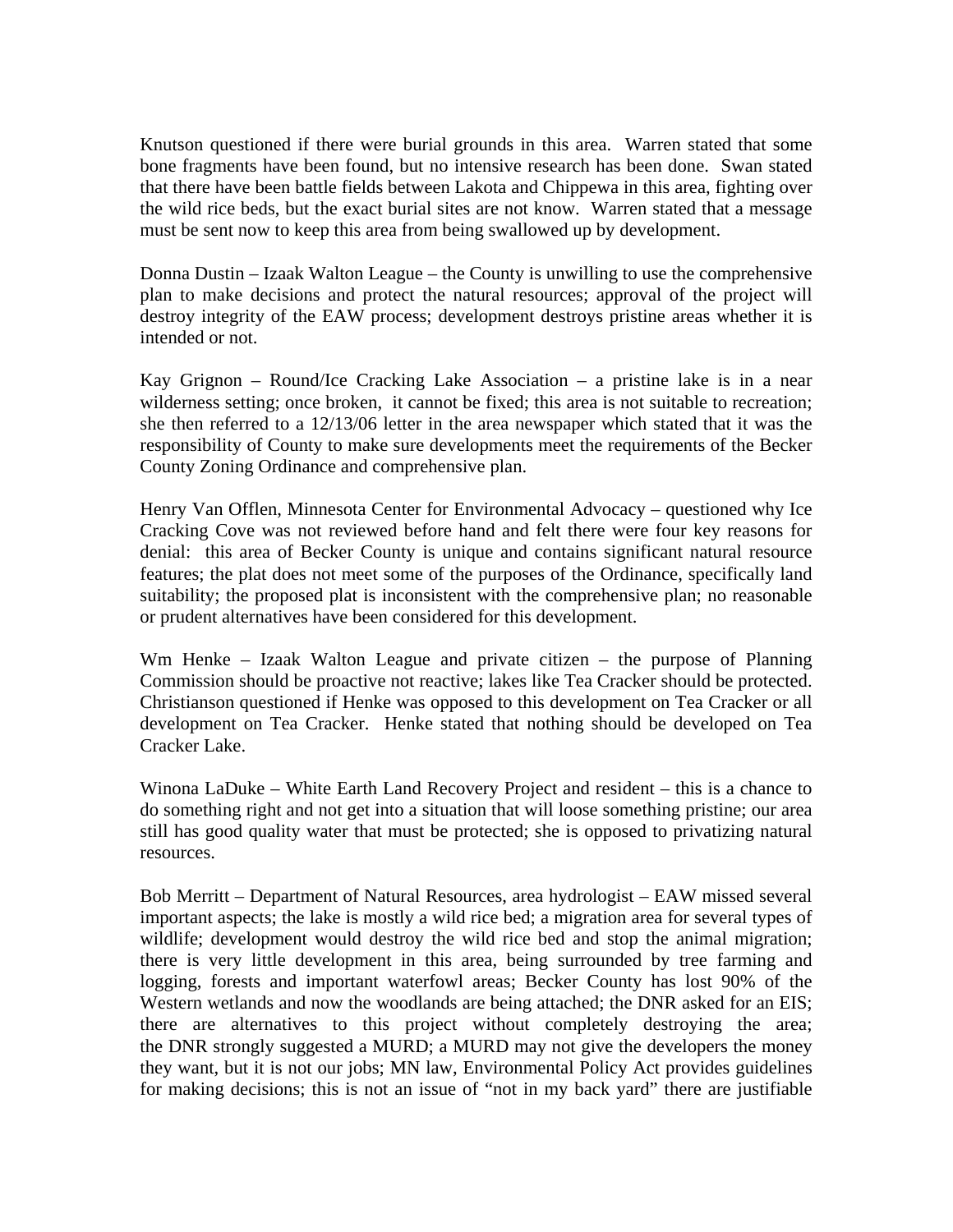issues that need to be looked at; the first thing that needs to be acted upon is the change of zone; if there is no change of zone, the plat does not meet the criteria of the Ordinance; the request is not compatible with residential and does not meet residential standards; this is an agricultural area.

Willis Mattson – County Resident, Ecology major and MPCA employee – members of planning commission usually have hands tied with State and County regulations; the developers have made a subtle threat here tonight by saying that if the plan is not approved, it is a taking; this is not a small threat, the courts have upheld cases pertaining to this issue; the zone change should be strong enough case to deny because it is not compatible with the surrounding area; a legal opinion should be obtained as to whether or not the two developments should have been evaluated together or independently.

Richard Hecock – citizen of Becker County – wanted to reaffirm no formal review has taken place on anything but the lot/block proposal, no alternatives have been reviewed; the EAW process should be reviewed again because the plan presented tonight has been significantly altered from the first proposal reviewed by the EAW; Tea Cracker Lake has a rare eco system and should be protected.

Written correspondence was received from: Bob Merritt. DNR – against the application; Dave Barsness – against the application; Katherine Warren, White Earth Reservation Zoning Office – against the application; Ed Clem – BCSW – against the application; William Henke – Izaak Walton League, Prairie Woods Chapter – against the application; Sharon Kemp Round/Ice Cracking Lakes – against the application; Don and Carolynn Blanding – against the application; Mary Ulmer – Cola – against the application; Ruth Bergquist, Resource Stewardship Association of Becker County – against the application; Collin Peterson against the application; Henry Van Offlen – Minnesota Senate of advocacy – against the application; Ron Jenson, Tamarac Interpretive Association – against the application; Barbara Boyle, US Dept of Interior, Fish & Wildlife Service – against the application; Ruth Bergquist – against the application; Ken Franek – against the application; Richard Hecock – against the application; Michael Swan, Director of Natural Resources, White Earth Indian Reservation – against the application; Jim Bruflodt, Planning Commission – against the application; Donna Dustin – against the application; Cheryl Volkman – against the application; Brad Wentz, Becker County Highway Department – right of way of road is to be 66 ft. At this time testimony was closed. Further discussion was held regarding location, general character of area, wild life, plants, roads, and concerns of the people.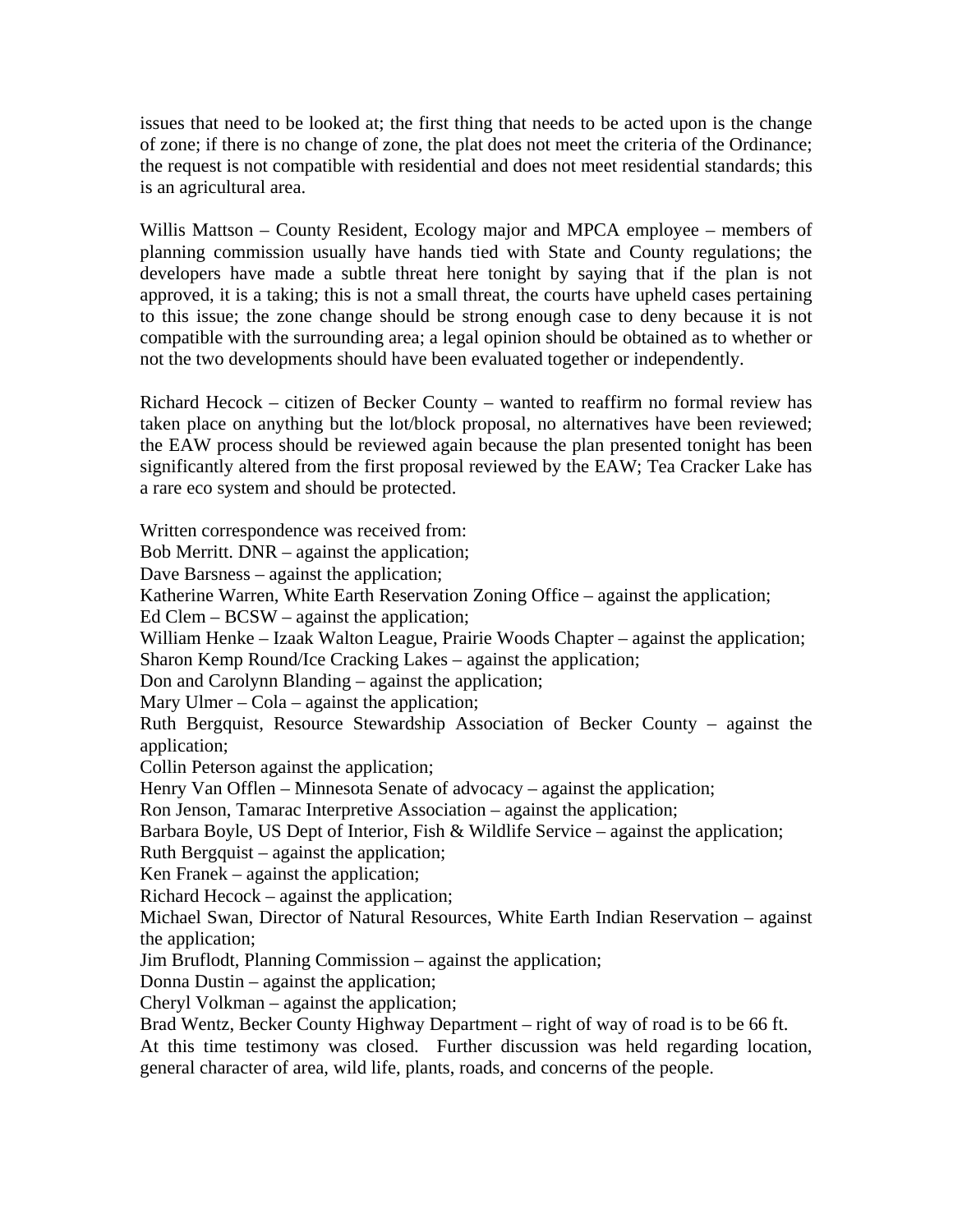Johnston stated that he has never seen this much opposition to a project, especially agencies. Johnston stated that area has not changed in 30 years. Johnston felt that this project could be denied because of the land suitability section of Ordinance and change of zone does not fit the general character of the area. There is an abundance of emergent vegetation and migrating waterfowl.

Moritz stated that the lot/block proposal is not the best plan for this shallow lake and with the amount of wild rice, is not suitable for development. Knutson agreed with Moritz. Christianson felt that the proposal did not meet the requirements of the Zoning Ordinance due to lack of legal description, no road profiles and size of road corridor. W. Johnson agreed. Thorkildson stated that the proposal did not make any sense. Thorkildson felt that if the developer was so concerned about the environmental impacts, the entire area should be deeded to the Department of Interior. Lien felt that, if the Board had known about phase II before hand, the Ice Cracking Cove development would have been looked at differently.

Johnston make a motion to deny the change of zone based on the fact that the area is predominately an agricultural area; land suitability, primarily the near shore aquatic conditions, emergent vegetation and wild rice, make the lake unsuitable for water-based recreations; the habitat is important for wildlife species, migrating waterfowl and wildlife migration and with the denial of the change of zone, the preliminary plat would have to be denied because it does not meet the size requirements of an agricultural zone. Knutson second. All in favor. Motion carried.

**THIRD ORDER OF BUSINESS: Michael Cossette.** Request a Change of Zone from Agricultural to Residential and approval of a preliminary plat consisting of 6 lots for the property described as: PID Number R 06.0002.000; Pt Govt Lot 6 & Pt Govt Lot 1, Section 1, TWP 138, Range 43; Cormorant Township. The project is located on North Leaf Lake Road on Leaf Lake.

Glen Howe, Anderson Land Surveying, explained the application to the Board. The development would consist of six lots with a conservation easement. The lots exceed size requirements. The ERTP met on site. There was discussion of a MURD, but a MURD would allow for 15 units on this property. This particular property would make sense to develop in a lot/block concept. A supplemental sheet was handed out showing the proposed location of a walkway easement, which was discussed on site. There would be centralized docking. The conservation easement would be placed along the entire bluff and steep slope area. The violations are being corrected. An access to the lake would be constructed on Lot 3, in the natural swale, where the damage has already been done, and minimizing further damage to the area. Christianson questioned the type of walkway that would be constructed. Howe felt that an elevated walkway would have to be constructed with erosion control measures placed under the walkway. Christianson questioned the driveway accesses. Howe stated that it might be necessary to share driveway accesses. Moritz questioned who would have control of the conservation easement and questioned why the watershed did not have formal review of the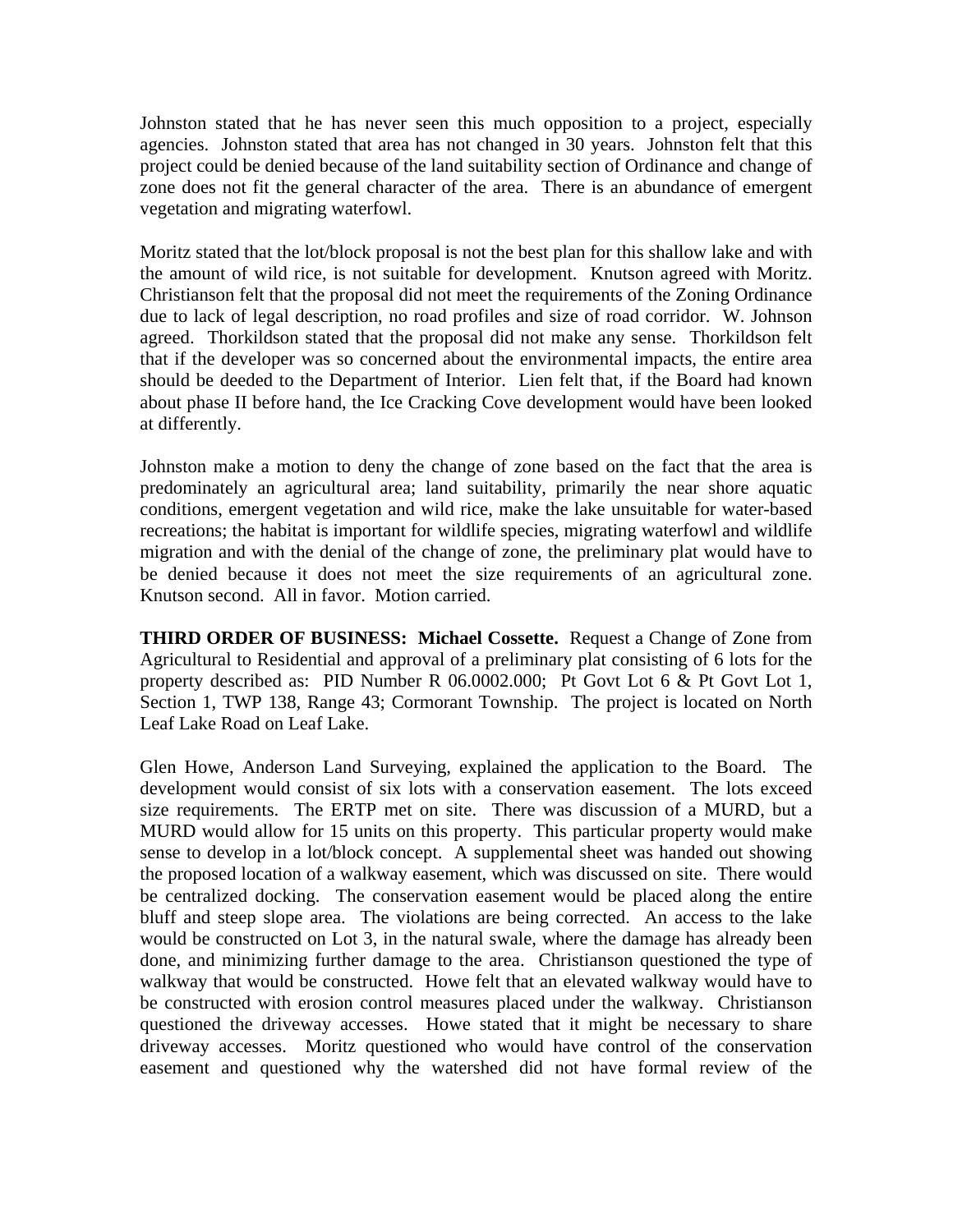application. P. Johnson stated that the watershed usually accepts the conservation easement and that the watershed can require site-specific drainage plans on each lot.

No one spoke in favor of the application. Speaking in opposition to the application was John Postovit, COLA – stated that the design of the project has been changed in front of the Planning Commission and should be tabled to review the altered plan. Postovit did not like the concept of the property line going to the lake and felt that the lot line should end where the conservation easement begins.

Howe stated that the only thing that has been changed from the original plan is the location of the walkway and walkway easement has been defined, at a suggestion from the tour meeting and that lot lines up to the lake are addressed in the conservation easement.

Barry Nelson questioned if there was access to the existing public road. Howe stated that land had been purchased from the Jacobson's to gain access to the public road.

Written correspondence was received from Mary Ulmer, COLA, in opposition to the application and a comment about the road access from Brad Wentz, Becker County Highway Engineer. At this time, testimony was closed.

Further discussion was held regarding the lot size, dock placement, conservation easements, and access issues. Lien felt that if there was the opportunity to table the issue, it should be done to take a closer look at the issues.

**Motion:** Lien made a motion to table the application until the January 2007 meeting to allow the Board to review the supplemental information provided at this meeting. Thorkildson second. All in favor. Motion carried. Application will be reviewed at the January 2007 meeting.

**FOURTH ORDER OF BUSINESS: Ryan Conley.** Request Approval of a Certificate of Survey for four (4) lots in an Agricultural Zone for the property described as: PID Number R 17.0039.000; W 19 Ac of SE 1/4 SW 1/4, Section 4, TWP 138, Range 42; Lake Eunice Township. The project is located on County Road 6 on Bullhead Lake.

Chris Heyer, surveyor, explained the application to the Board. This is a four-lot subdivision with three lots having lake access and one non-riparian lot. Two of the lots would have road frontage and two lots would be served by an easement for ingress and egress. The lots meet the size requirement for an agricultural zone; therefore a zone change would not be required.

Kovala questioned whether or not Tract D would be buildable. Heyer stated that there is a building site on Tract D.